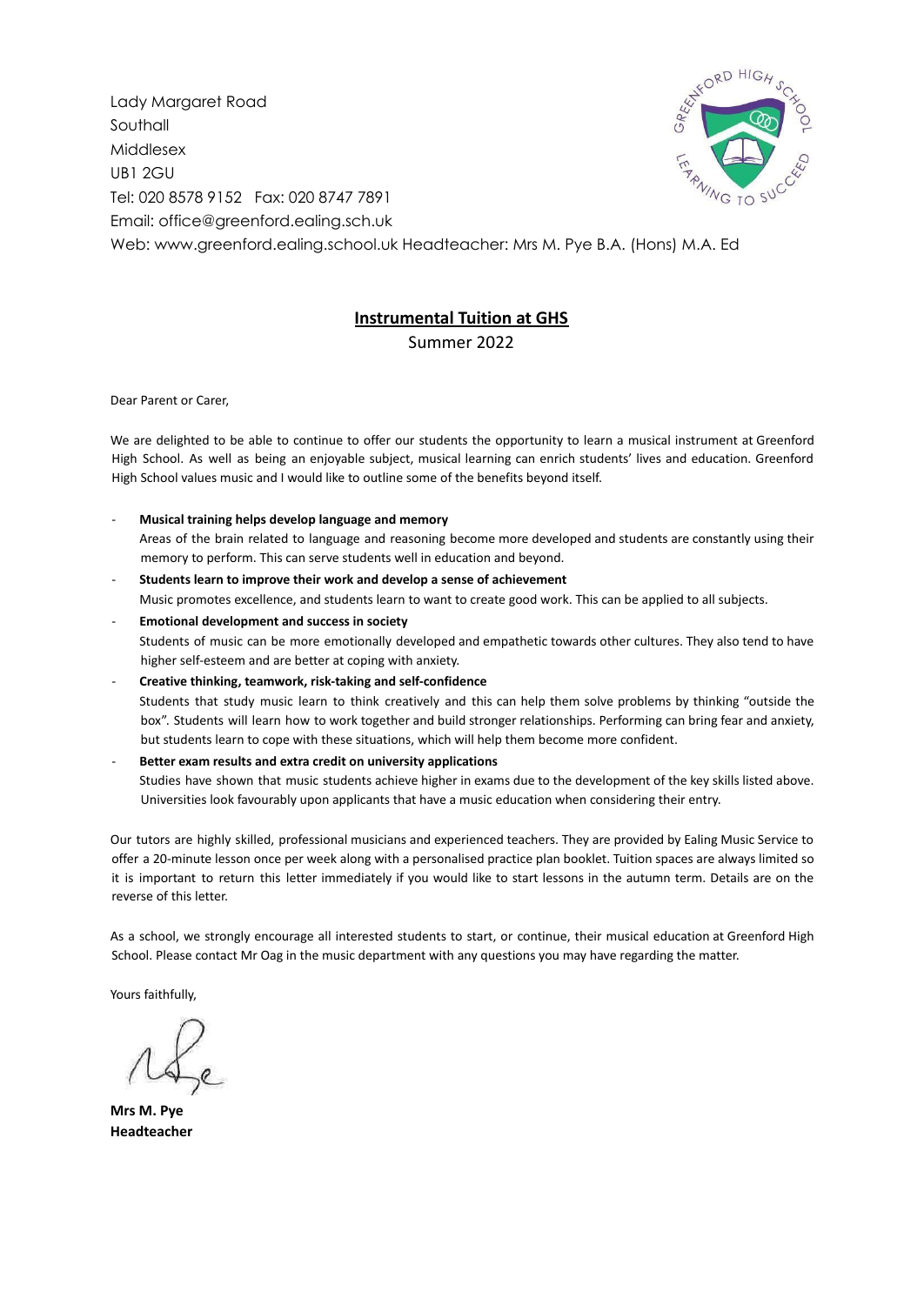# **Instrumental Tuition**

Ealing music service is able to offer tuition for the following instruments if uptake is sufficient. Please note that if we are unable to offer an instrument you will be informed and asked if you would like to choose something else or be refunded the costs.

| Piano | Flute | Drums | Violin |
|-------|-------|-------|--------|
|       |       |       |        |

To enhance student progress, we recommend that you sign up for a minimum of two terms. A discount will be applied if you do so. Payment must be received by the dates set out below. Please see the terms and **conditions for more details.**

# *Pricing details are listed below:*

| Lesson type            | Cost per term               | Cost for 2 terms    | Cost for 3 terms           |
|------------------------|-----------------------------|---------------------|----------------------------|
|                        | $(10$ lessons - 20 minutes) |                     |                            |
| Individual lessons     | £120                        | $£220$ (£20 saving) | $£320(E40 \text{ saving})$ |
| Groups of 2-3 students | £50                         | $£90$ (£10 saving)  | £130(E20)                  |
| Pupil premium students | £15                         | $£25$ (£5 saving)   | $£35$ ( $£10$ saving)      |

# *Payment dates for each term:*

| Summer term 2022       | <b>Autumn term 2022</b> | Spring term 2023         |
|------------------------|-------------------------|--------------------------|
| Friday 14th March 2022 | Friday 3rd June 2022    | Friday 28th October 2022 |

# *If you wish to cancel tuition, notice must be received by e-mail by the dates set out below.*

## *Lesson cancellation dates:*

| <b>Autumn term 2022</b> | Spring 2023              |  |
|-------------------------|--------------------------|--|
| Friday 20th May 2022    | Friday 14th October 2022 |  |

**Thank you for your support of music education at Greenford High School.**

**Kind regards**

**Mr Daniel Oag**

doag@greenford.ealing.sch.uk (Head of Music)